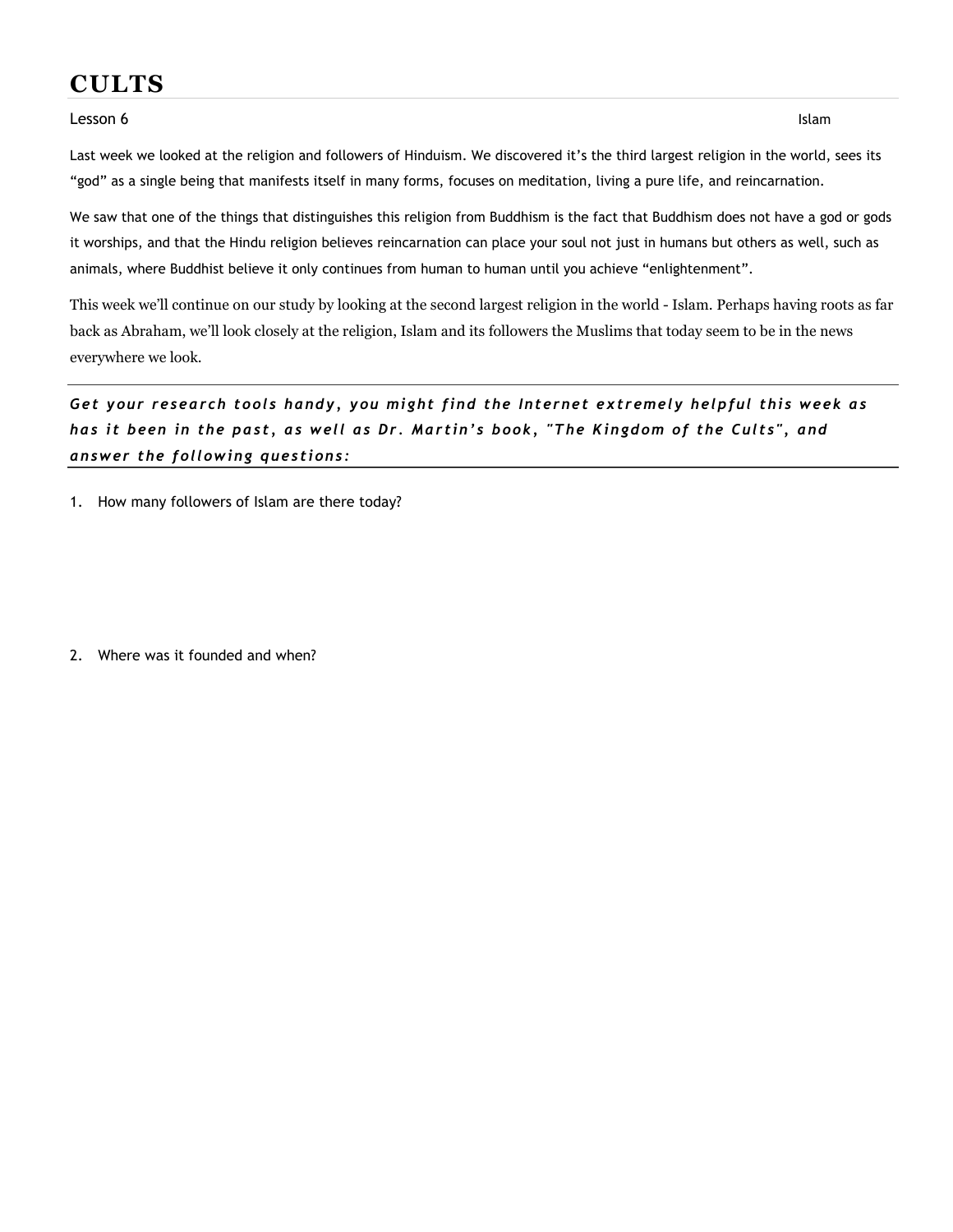3. What is Muhammed's background and history leading up to his vision?

4. What is the background of the growth of Islam?

5. What is their position on the Bible, God and Theology?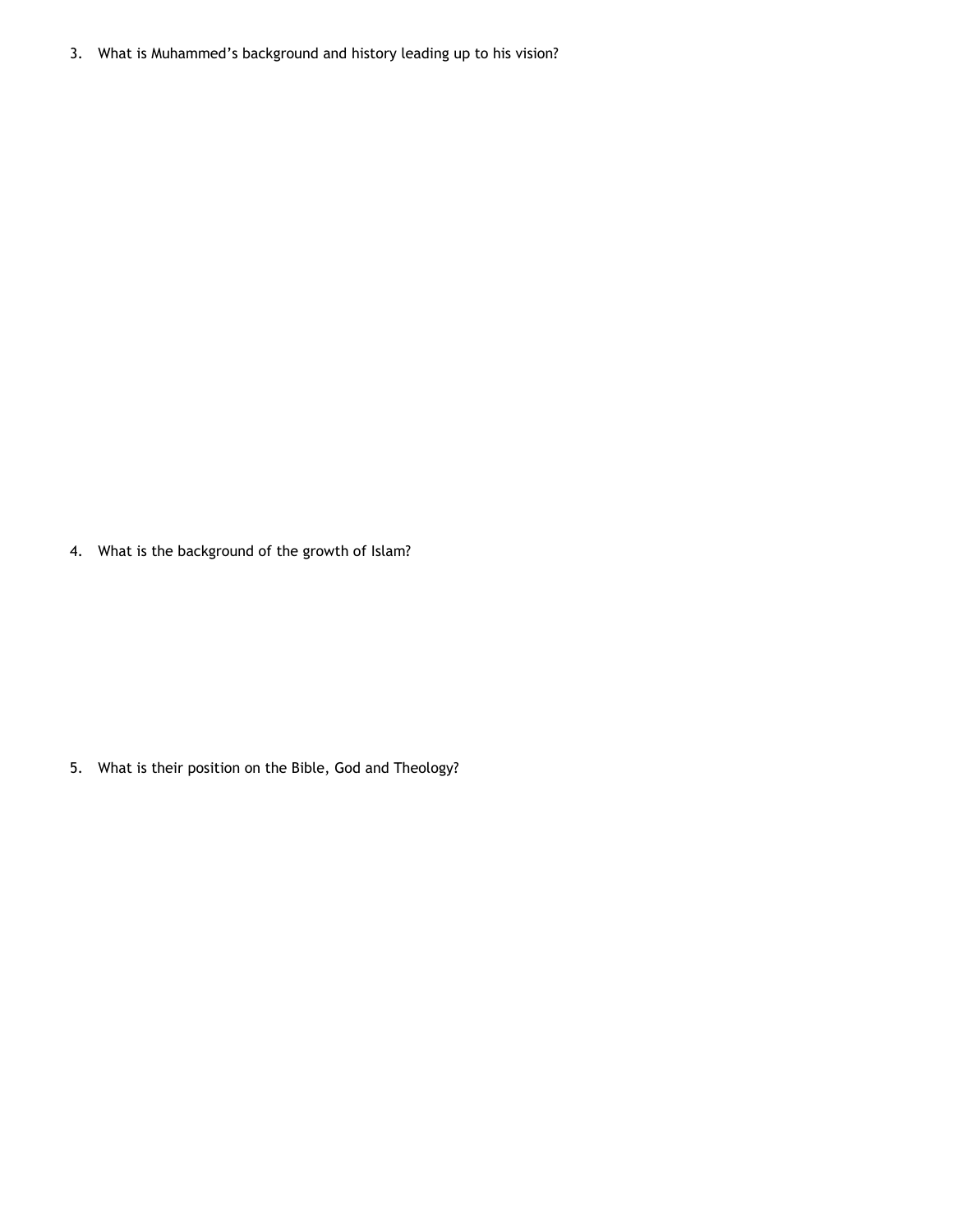6. What are the Quran and the Hadith?

7. What are the Five Pillars of Islam?

8. What is a Jihad?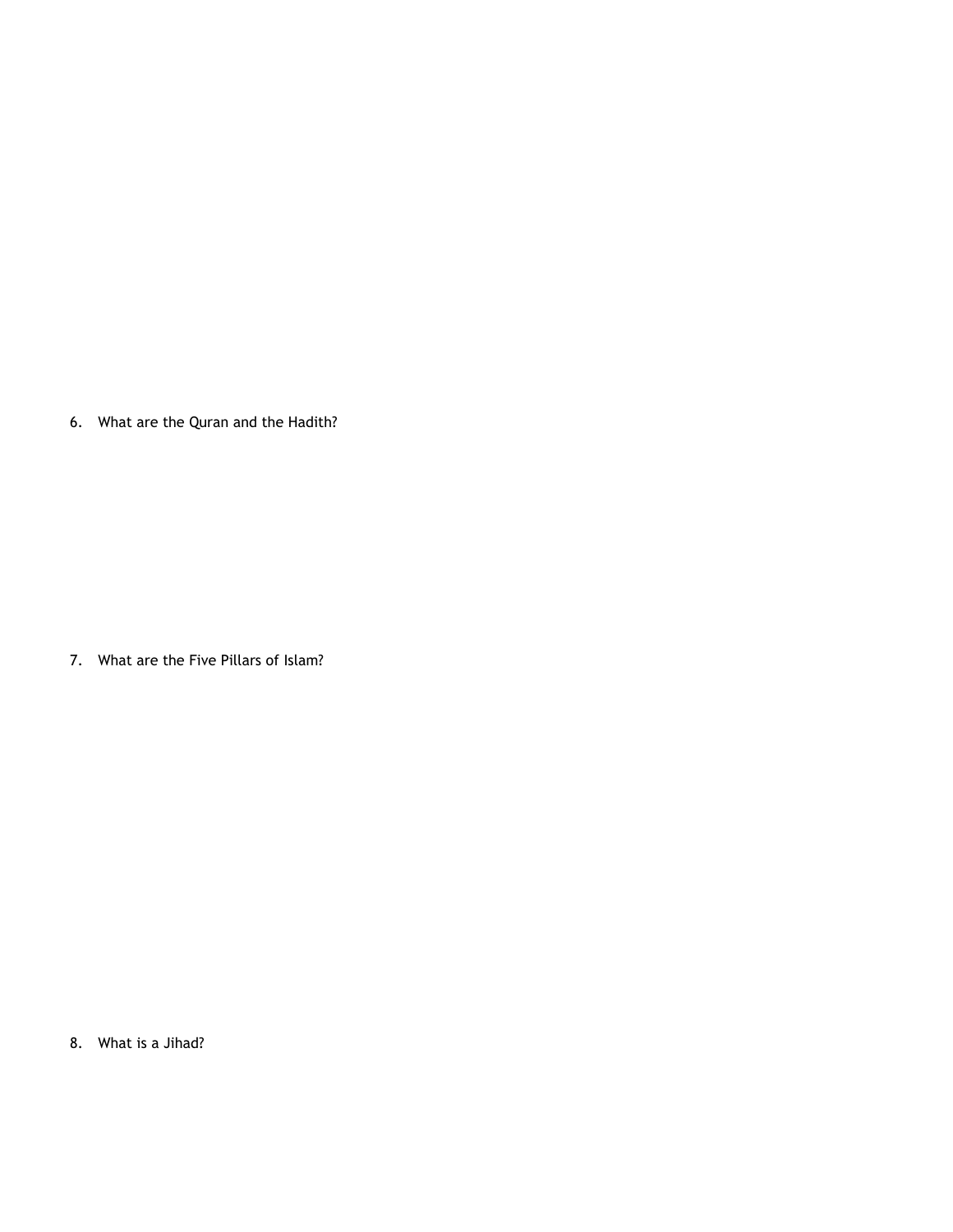- 9. What does Islam teach its followers about suicide?
- 10. What is the significance of Islam's holiest period Ramadan?
- 11. Christians and Muslims both believe in Jesus what's different about their beliefs?

12. Define the Sunni, Shi'ite and Sufism schools of practice within Islam.